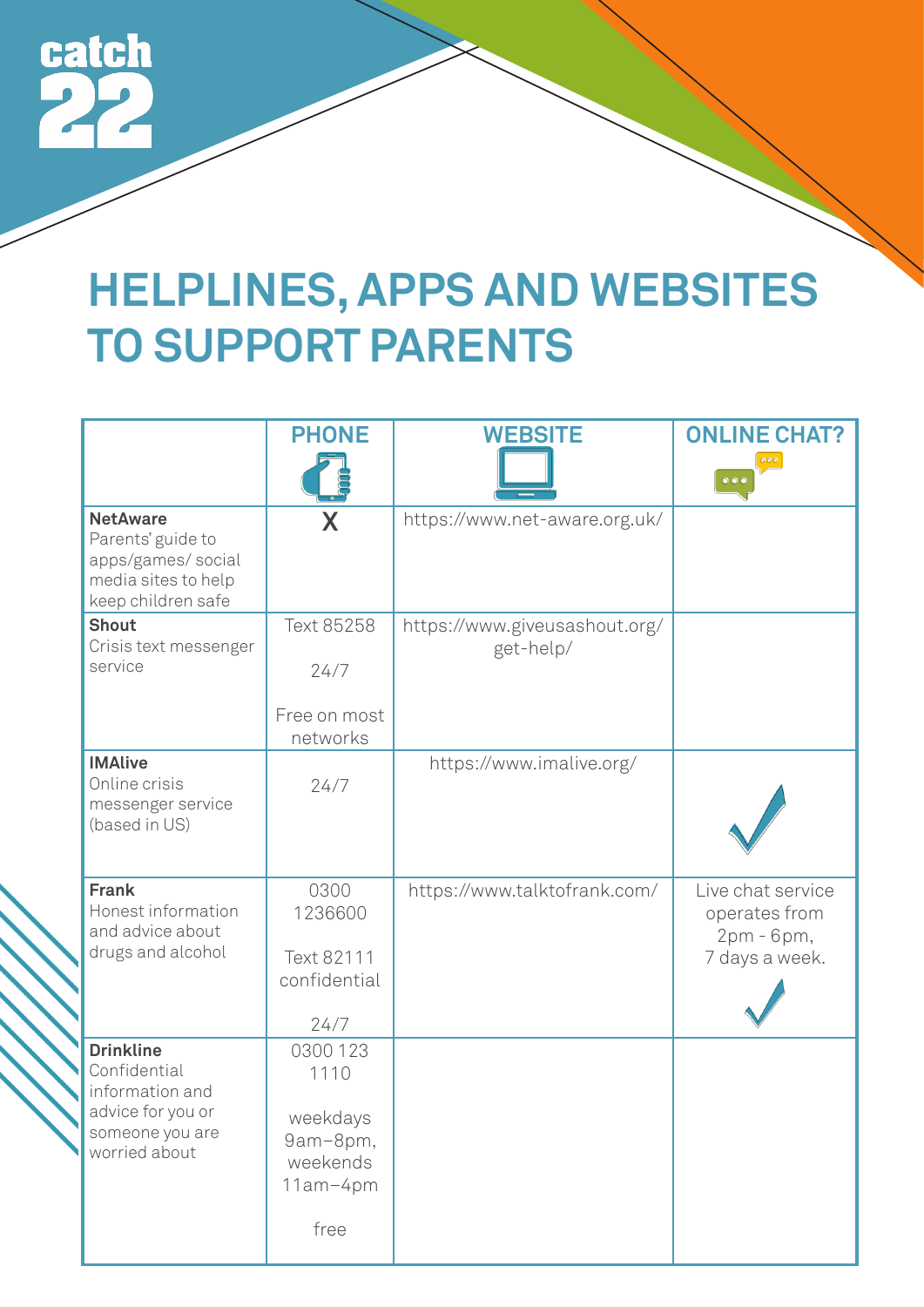|                                                                                                   | <b>PHONE</b>               | <b>WEBSITE</b>                                                      | <b>ONLINE CHAT?</b><br>$\bullet\bullet\bullet$  |
|---------------------------------------------------------------------------------------------------|----------------------------|---------------------------------------------------------------------|-------------------------------------------------|
| <b>CEOP</b><br>Reporting online<br>sexual abuse or<br>content                                     | X                          | https://www.ceop.police.uk/<br>safety-centre/                       |                                                 |
| <b>Samaritans</b><br>Free confidential<br>support line for<br>people who are<br>feeling desperate | 116 123                    | https://www.samaritans.org/                                         | On it's way!<br>Chat will be<br>available soon. |
| <b>SelfHarm UK</b><br>Support with self<br>harm                                                   | X                          | www.selfharm.co.uk                                                  |                                                 |
| Pace<br>Telephone support<br>and secure online                                                    | 0113 240<br>5226           | https://paceuk.info/for-parents/                                    |                                                 |
| forum for parents of<br>exploited children                                                        | Office hours<br>£          |                                                                     |                                                 |
| <b>Money Advice</b><br><b>Service</b><br>Financial help and                                       | 0800 138<br>7777           | https://www.moneyadviceser-<br>vice.org.uk/en                       |                                                 |
| information                                                                                       | Free                       |                                                                     |                                                 |
| <b>Step Change</b><br>Debt support charity                                                        | X                          | https://www.stepchange.org/<br>debt-info/emergency-funding.<br>aspx |                                                 |
| <b>Refuge</b><br>Domestic abuse<br>helpline and online                                            | 0808 2000<br>247           | https://www.nationaldahelpline.<br>org.uk/                          |                                                 |
| support and<br>information                                                                        | Free                       |                                                                     |                                                 |
| <b>Young Minds</b>                                                                                | 24/7                       | https://youngminds.org.uk/find-                                     |                                                 |
| Support for parents<br>when young people<br>suffer poor mental<br>health                          | X                          | help/for-parents/parents-sur-<br>vival-guide/                       |                                                 |
| <b>Recovery</b><br>Support for drug and<br>alcohol addiction                                      | 0203 553<br>0324           | https://www.recovery.org.uk/                                        |                                                 |
|                                                                                                   | Free callback<br>available |                                                                     |                                                 |
|                                                                                                   | 24/7                       |                                                                     |                                                 |